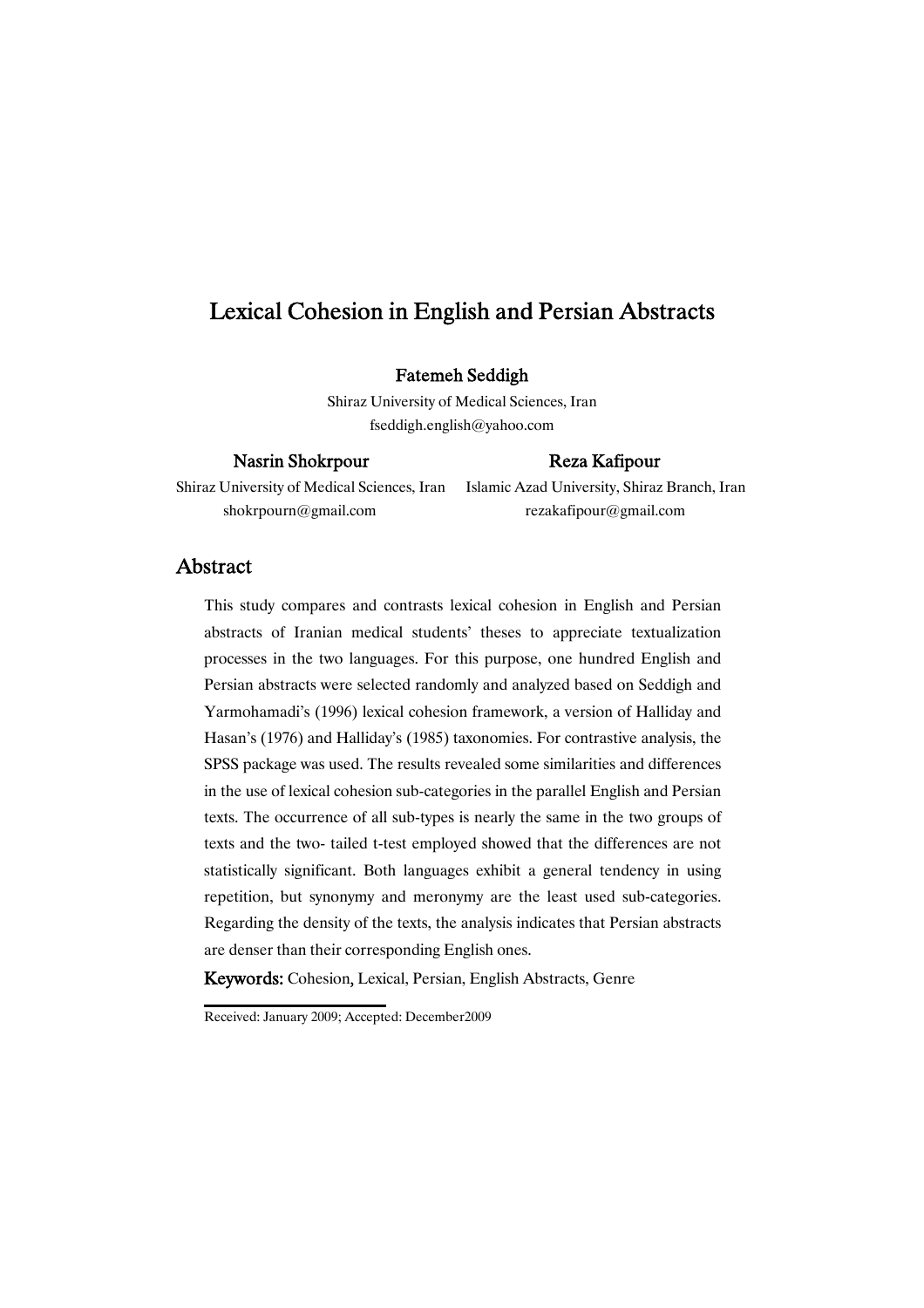# Introduction

Cohesion is the semantic relation that exists within a text and refers to the way sentences are connected to each other to produce a text. According to Morris and Hirst (1991: 10), "cohesion is the textual quality responsible for making the sentences of a text seem to hang together".

Cohesive devices or "ties" are words, phrases or clauses that link the items together, and cohesive relations are the ways two or more items are semantically joined to each other in a text. These relations might be grammatical or lexical (see Halliday, 1989: 49). Although lexical cohesion is more pervasive in creating textual cohesion, it is somehow neglected in EFL as noted by Flowerdew (2006: 209). Various cohesive devices are used in different languages to achieve textuality; however, some languages may show a tendency towards the use of some specific kinds of them. These tendencies can be illuminated by cohesion analysis and this study is devoted to lexical contrastive cohesion analysis. Lexical cohesion contributes to cohesion by the selection of vocabulary.

According to Morris and Hirst (2003: 1), "lexical cohesion occurs when related word pairs join together to form larger groups of related words that can extend freely over sentence boundaries". These lexical semantic relations or "term relationships" assist in providing the continuity of lexical meaning in a text. They are created by repetition or by using semantically related words in a text. The relations may consist of synonymy or near synonymy, e.g. sick and ill; hyponymy or specific-general relationship, e.g. pediatrician and doctor; meronymy or part-whole relationship, e.g. leg and body; antonymy or opposite words, e.g. malignant and benign; collocation which is the high tendency of lexical items to co-occur, e.g. patient and disease and general nouns which have generalized references, e.g. human.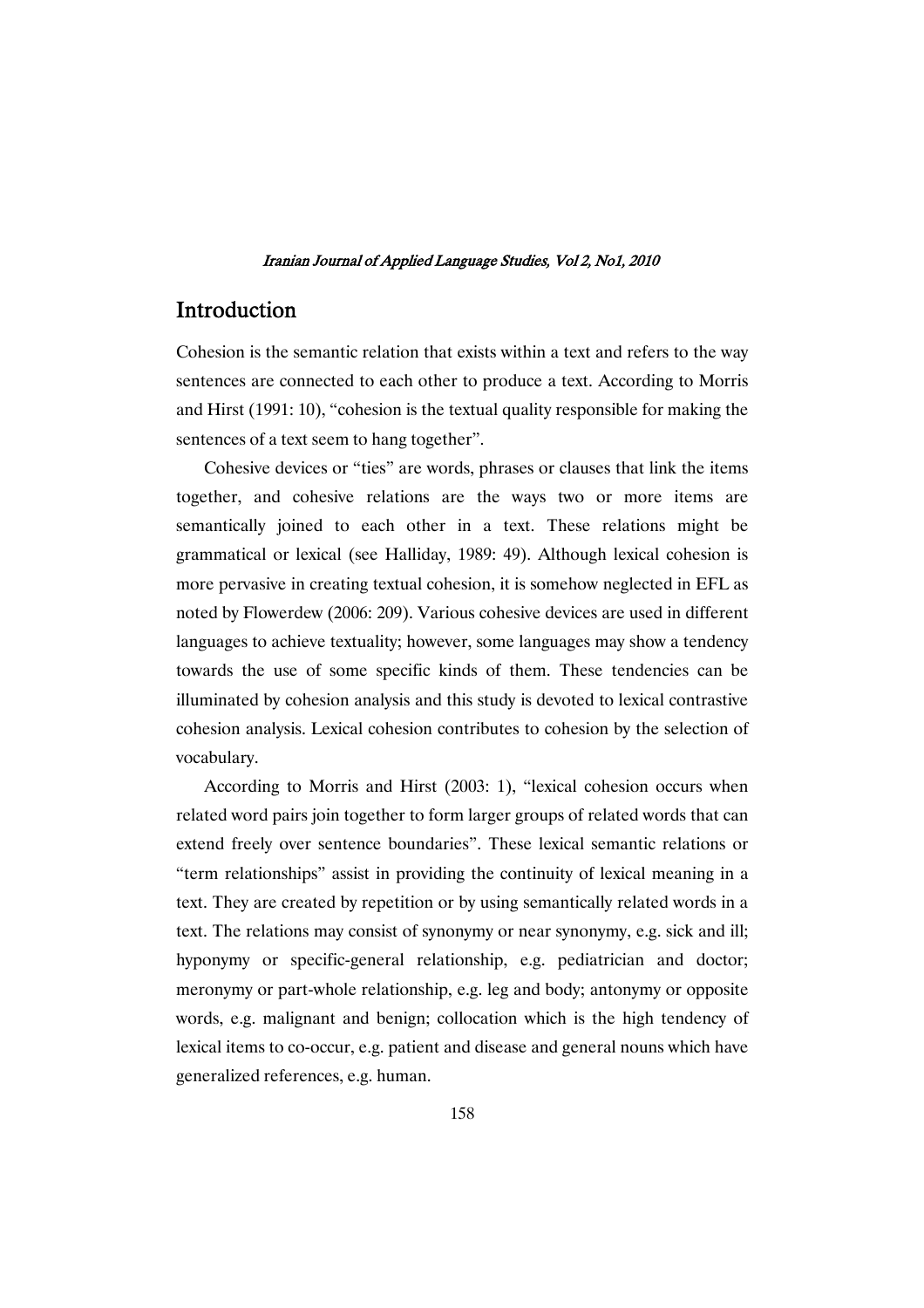Different types of lexical cohesion play an important role in the textualization of texts (see Francis 1994), and various languages employ them differently. While lexical contrastive cohesion analysis is not a new subject, its application to English and Persian has been minimal (e.g. Ikegami, 1980; Johns, 1980; Evans et al., 1983; Linnarud, 1987; Mohebbi, 1998; Nourmohammadi, 1988; Ziahosseiny, 1999).

Sahragard (1992) selected his data from among contemporary Persian and English plays as well as Persian translations of English plays and studied lexical cohesion in them. The results show that in all the three sets of texts, repetition is the most frequent sub-type. Tanskanen (1995) compared the frequency and the density of lexical cohesion in three different genres of conversation, academic prose and prepared speech. He notices that reiteration is more frequent in all genres. Regarding the density of lexical cohesion, prepared speech is the most dense and conversation is the least dense genre. He also concludes that reiteration density increases as conditions become more difficult. Seddigh and Yarmohammadi (1996) performed a contrastive study on lexical cohesion in parallel English and Persian journalistic political texts. The results indicate that although both groups of texts manifest a general tendency towards the use of repetition, Persian texts are denser in this regard. The occurrence of other sub-types are nearly the same in both groups of texts and the densities of parallel English and Persian texts regarding the use of lexical ties are almost the same. Taboada (2000) studied cohesion in Spanish and English task-oriented dialogues. One of her conclusions is that lexical cohesion, and specifically repetition of the same item is the most widely used type. Veisi (2002) carried out a lexical contrastive cohesion analysis in literary English texts and their corresponding Kurdish translations. The results indicate that both groups of texts show a general tendency toward utilizing repetition but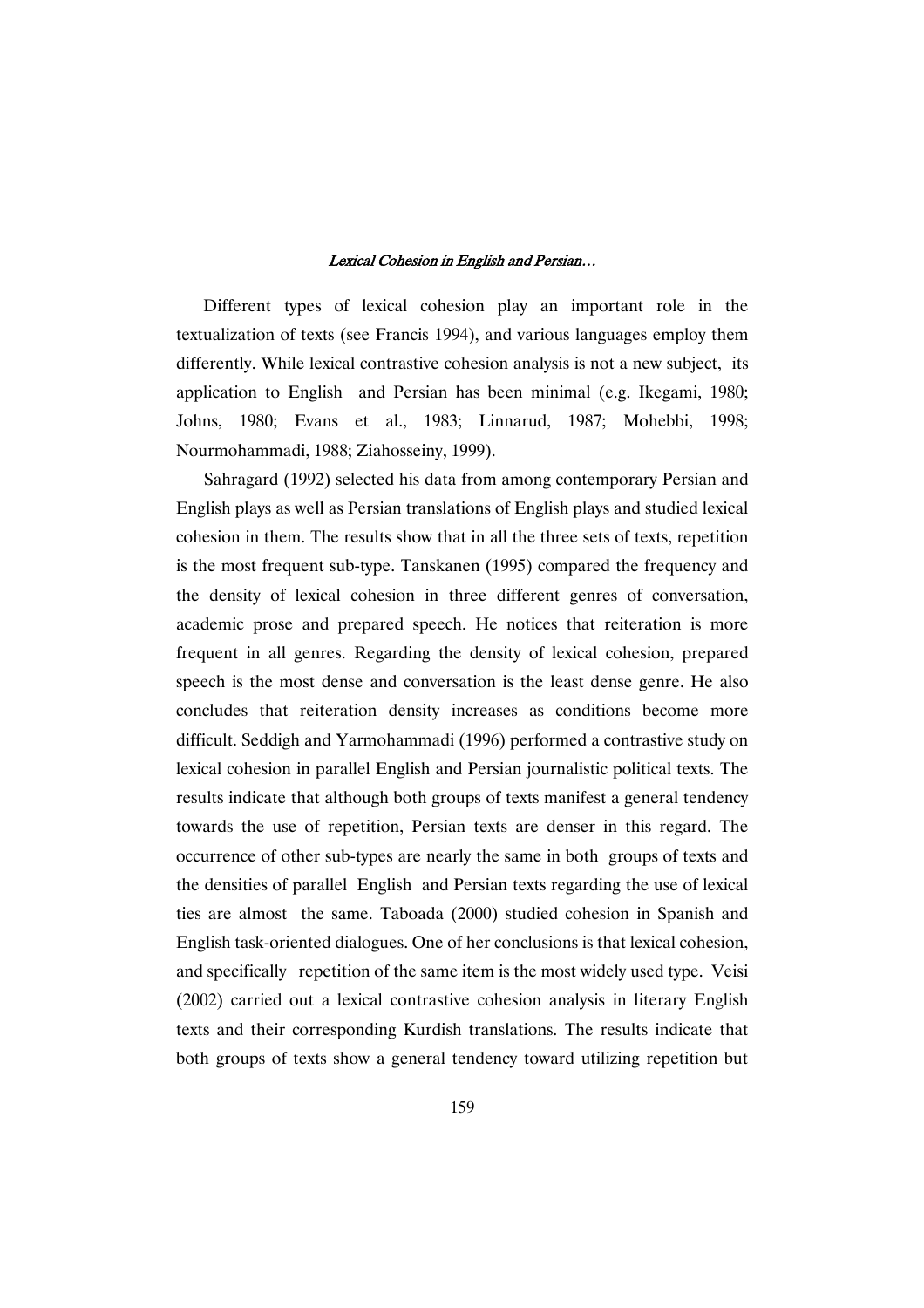Kurdish texts are denser in this regard. The difference between the density of lexical cohesion in English and Kurdish texts is not statistically significant.

Mirshekaran (2003) studied lexical cohesion in Persian narrative and expository texts types. The results show that the frequency of occurrence of repetition is more in expository texts than in narrative ones.

Regarding the density of the texts, expository texts are tighter than the narrative ones. Castro (2004) carried out a study to find the relation between cohesion and the social construction of meaning in the essays written by Filipino college freshmen. One of the results was that lexical repetition and use of synonyms were the commonest device for creating cohesion. MacMillan (2007) found that lexical cohesion has a basic role in reading comprehension sections of different types (paper-based, computer-based or internet-based) of TOEFL test. The results show that all reading comprehension questions on the test involve the identification of different cases of lexical repetition. Kai (2008) compared and contrasted the dissertation abstracts of native and non-native speakers of English in the field of applied linguistics. He noticed that while native speakers employed more complex repetition in their abstracts than nonnative speakers, the use of simple repetition had a higher rate in non-native speakers' abstracts.

The present study aims at determining the frequency and the degree of utilization of lexical cohesion sub-types in English and Persian on the basis of corresponding English and Persian abstracts of theses written by Iranian medical students. Moreover, it compares the density of the texts in both languages regarding the use of lexical ties. The results of this study can be used as a basis for a theoretical description of lexical cohesion in Persian. Moreover, they can be utilized for pedagogical and translation purposes.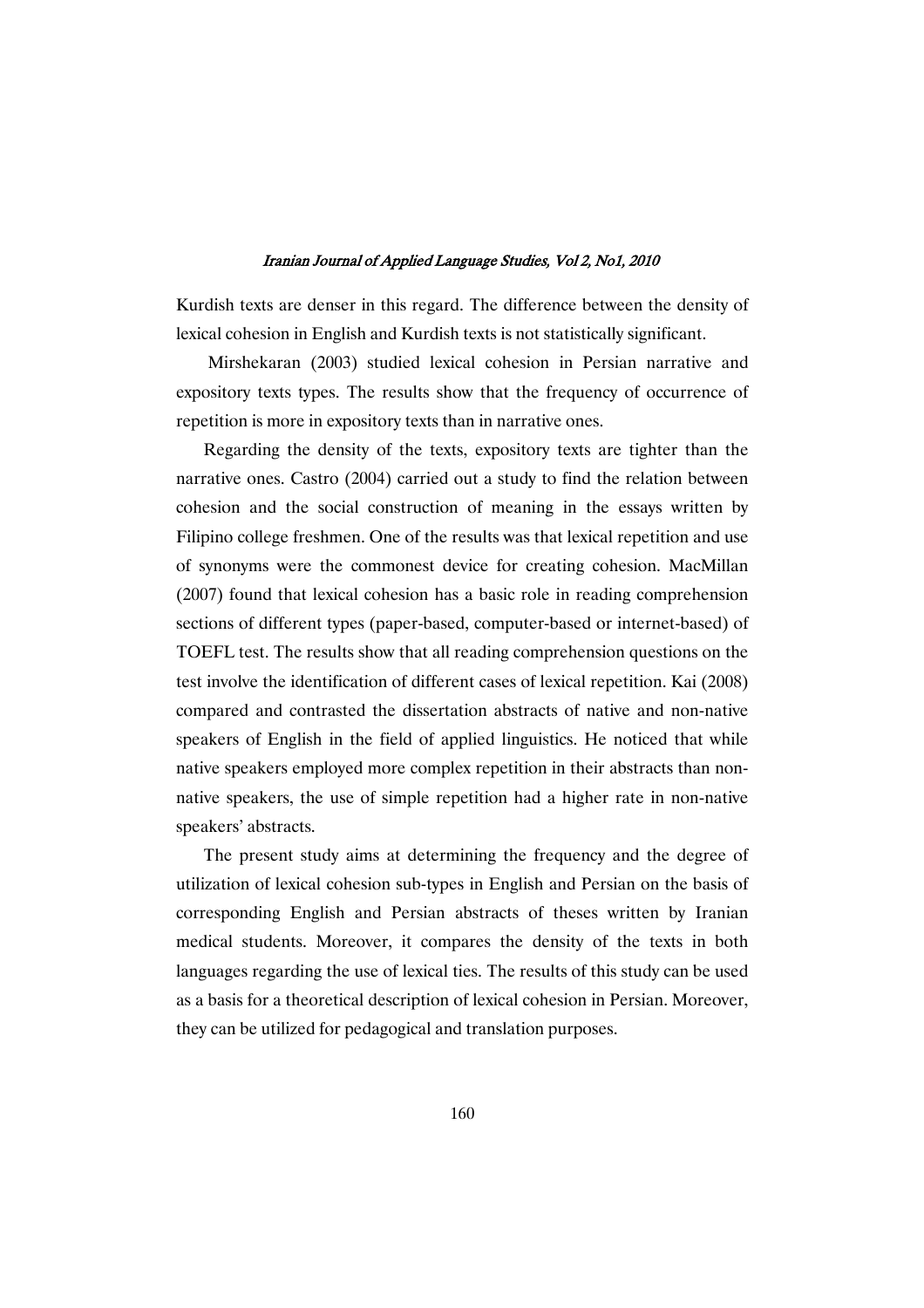# **Material and Method**

The data consist of English and Persian abstracts of medical students' theses.

One hundred English and Persian abstracts were selected randomly from 2000 to 2005 and analyzed. In each case the first 250 words of the Persian abstracts and their corresponding English ones were subjected to analysis. The total number of words analyzed amounted to about 25000 in number, 12500 in each language roughly.

The data were analyzed based on Seddigh and Yarmohammadi's (1996) framework which is a version of Halliday and Hasan's (1976) and Halliday's (1985) lexical cohesion taxonomies. Halliday and Hasan (1976) consider reiteration and collocation as two main categories of lexical cohesion.

Reiteration is divided into the same word, synonymy, superordinate and general words. Halliday's (1985) taxonomy consists of repetition, synonymy and collocation as three main categories. Synonymy is divided into hyponymy, meronymy and antonymy. In Seddigh and Yarmohammadi's (1996) framework, repetition, synonymy, hyponymy, meronymy, antonymy and general nouns are considered as parts of reiteration. The second major category is collocation which is achieved through the association of lexical items that regularly cooccur. The following examples are provided for illustration:

## Repetition(R)

ex. Malabsorption syndroms are mostly diagnosed in children. In most cases, duodenal biopsy helps the diagnosis.

## Synonymy or Near–Synonymy (S)

ex. Due to the importance of neck traumas, ------------------------. Most injuries were to the left of the neck II area.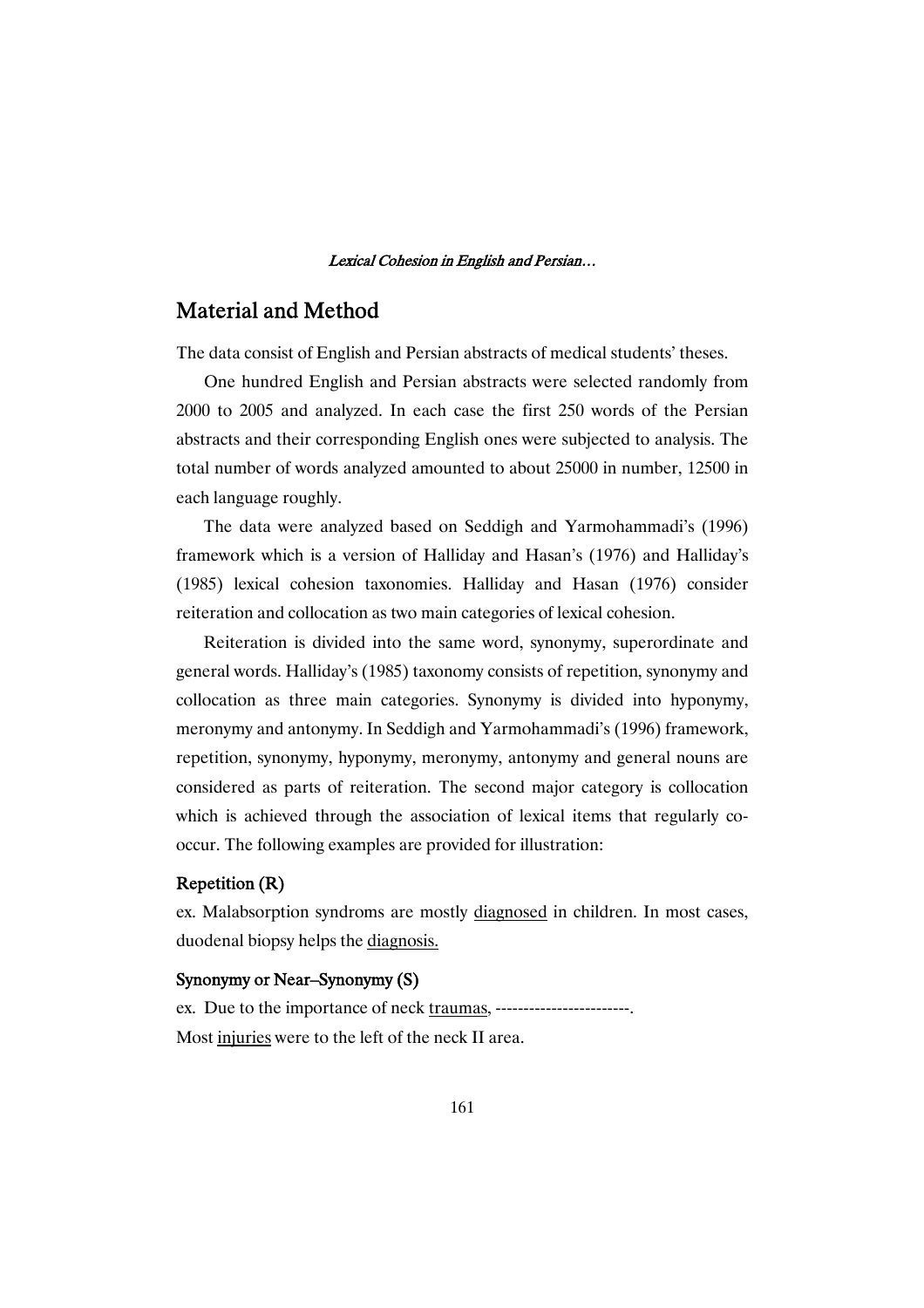# Hyponymy(Specific-General)(H)

ex. Head and neck squamous cell carcinoma is noticed in ------------. It is the most common cancer that affects ------------------.

## Meroneymy(Part-Whole)(M)

ex. Thalassemia is the most common inherited blood disorder around the world. Our country, Iran, is located in the endemic region of B- thalassemia.

## Antonymy(Opposites)(A)

ex. The severe form of the disease is caused by ---------------. The mild cases are characterized by --------------.

## General Nouns (General words as cohesive elements) (G)

ex. Hepatitis C virus infection is common among --------. The <u>condition</u> is characterized by ----------.

## Collocation (Co-occurrence tendency) (C)

ex. The risk factors of the disease may be internal or external.

For contrastive analysis of the obtained data, the SPSS package was employed. For each sentence, the number of lexical ties, types of lexical cohesion, and the distance between presupposed and presupposing items were exploited. In order to determine the frequency and degree of utilization of various types of lexical cohesion in each group of texts, descriptive statistics was used, i.e. the percentages of different types of lexical cohesion in each language were computed. Also, a two-tailed t-test was carried out to determine whether the difference between the mean percentages of the sub-types in the two groups of abstracts is statistically significant or not. Furthermore, the densities of the two groups of texts regarding the use of lexical ties were given the same treatment.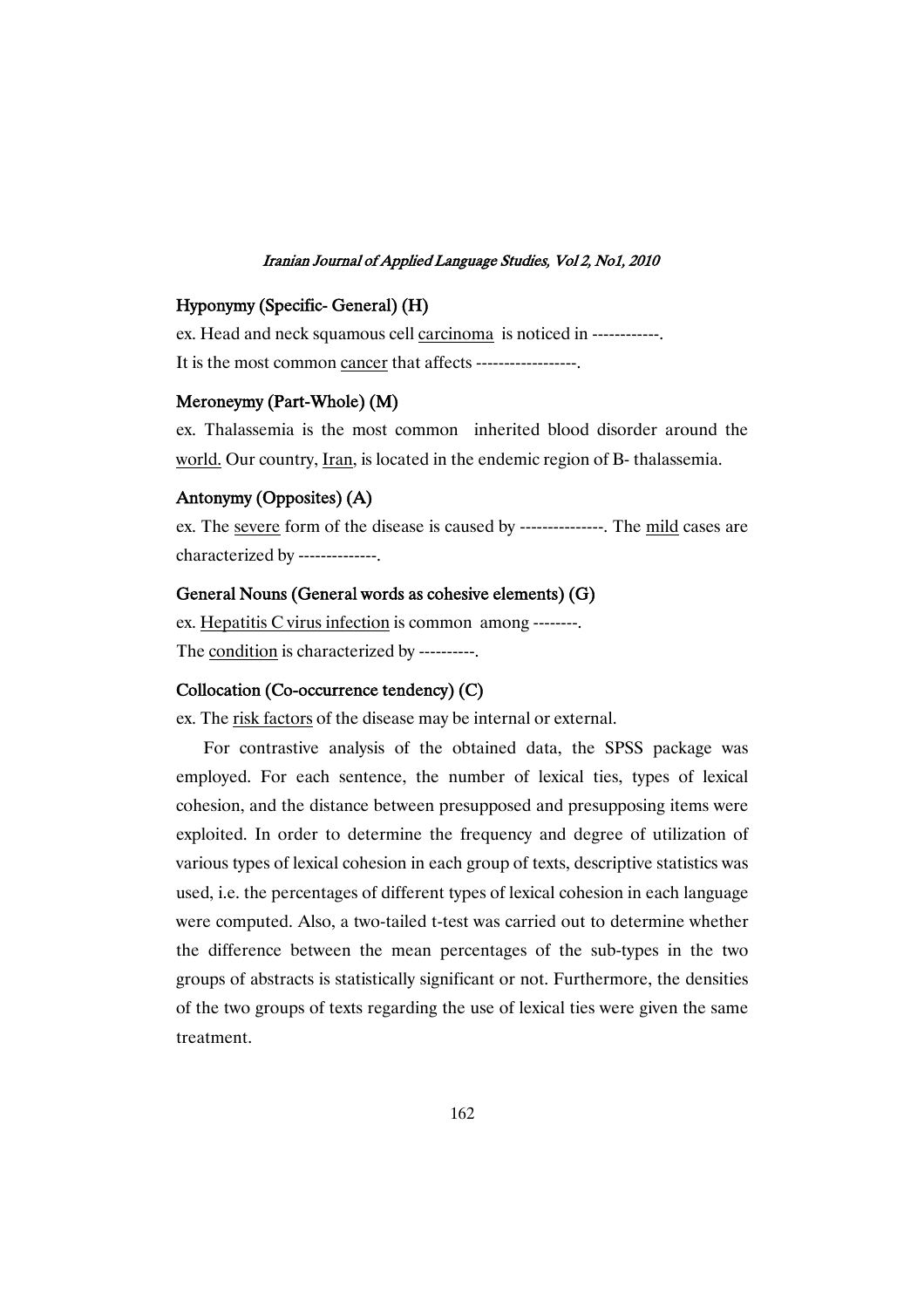# **Analysis and Results**

Table 1 shows the frequency of lexical cohesion sub-types in English and Persian texts.

| Type of lexical cohesion | R       | S       | М       | С    | Н       | G     | А       |
|--------------------------|---------|---------|---------|------|---------|-------|---------|
| Persian texts            | 63.42   | 2.29    | 2.49    | 7.36 | 4.19    | 15.23 | 5.03    |
| English texts            | 63.76   | 2.61    | 2.58    | 6.76 | 4.41    | 14.1  | 5.77    |
| $T_{obs}$ values         | $-0.38$ | $-0.81$ | $-0.39$ | 1.02 | $-0.62$ | 1.45  | $-1.01$ |

Table1. The average percentages of lexical cohesion sub-types in English and Persian P<.05, two- tailed  $R =$  repetition  $S =$  synonymy  $M =$  meronymy  $C =$  collocation  $H =$  hyponymy  $G =$  general noun  $A =$  antonymy

As displayed in Table 1 and diagrams 1 and 2 (see the Appendix), in Persian texts repetition is the most frequently used sub-type of lexical cohesion.

The next frequent sub-type is general noun, followed by collocation, antonymy, hyponymy, meronymy and synonymy in decreasing percentages of occurrence, i.e. R, G, C, A, H, M, S. In the case of English texts, repetition has the highest percentage of occurrence as well. The next frequently used sub-type is general noun, followed by collocation, antonymy, hyponymy, synonymy and meronymy, i.e. R, G, C, A, H, S, M. It is noteworthy that the orders of the subtypes are almost the same in both languages, except in the case of M and S. It can also be noticed that the densities of the sub-types vary within each group of texts.

The results indicate that the occurrences of all sub-types are almost the same in both languages. The two groups of texts exhibit a general tendency towards the use of repetition, i.e. 63.42% vs. 63.76%, but synonymy and meronymy play minor roles in producing cohesion in both languages (about 2%).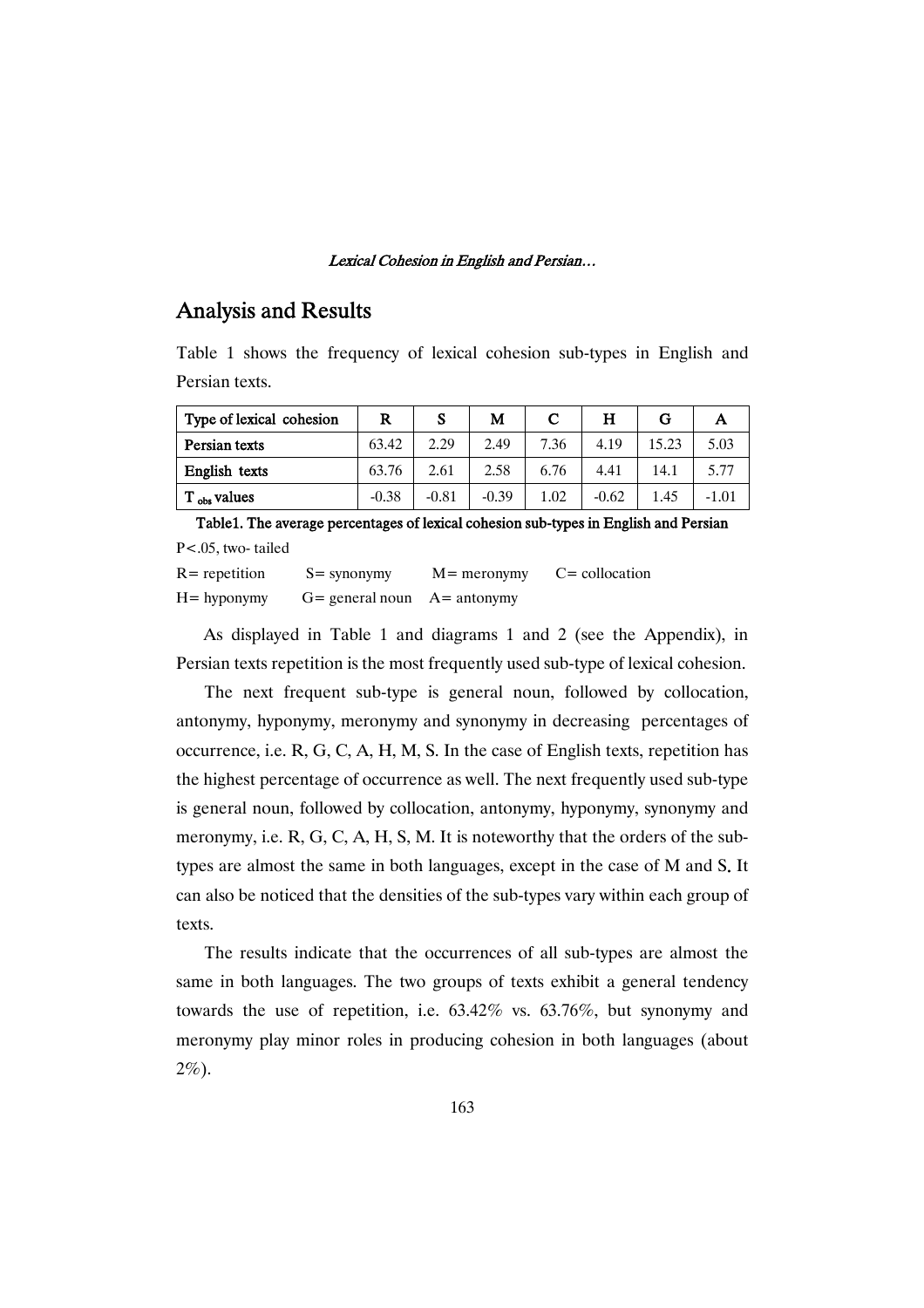To see whether the differences between the mean percentages of lexical cohesion sub-types in English and Persian abstracts are statistically significant or not, for each case a two-tailed t-test was run and the observed values of t were computed and compared with the t critical value at .05 level of significance. For this level, the critical value, with regard to the number of degrees of freedom, is 2.021 in the t-distribution Table. As the figures in Table 1 show, in all cases the differences are not statistically significant. So, it can be concluded that the occurrences of all sub-types are approximately the same in both groups of texts.

The densities of lexical cohesion in the texts were determined by dividing the total number of lexical ties in each language by the total number of sentences in that language. The obtained figures are 6.59 and 5.07 for the Persian and English texts, respectively. By doing a two- tailed t-test, it became clear that the difference is statistically significant. Thus, Persian texts are denser than their corresponding English ones.

# **Conclusion**

The contrastive study of lexical cohesion in Persian and English abstracts of Iranian medical students' theses reveals that the occurrence of all the sub-types of lexical cohesion devices as well as their orders are almost the same in both languages. In Persian texts, R, G, C, A, H, M, S and in English ones R, G, C, A, H, S, M appear with decreasing percentages of occurrence, respectively. In both groups of texts, repetition is the most but synonymy and meronymy are the least frequently used sub- types. And finally, the densities of the texts regarding the use of lexical ties are not the same. The application of a two-tailed t-test revealed that the difference was statistically significant and Persian texts are denser than their corresponding English ones.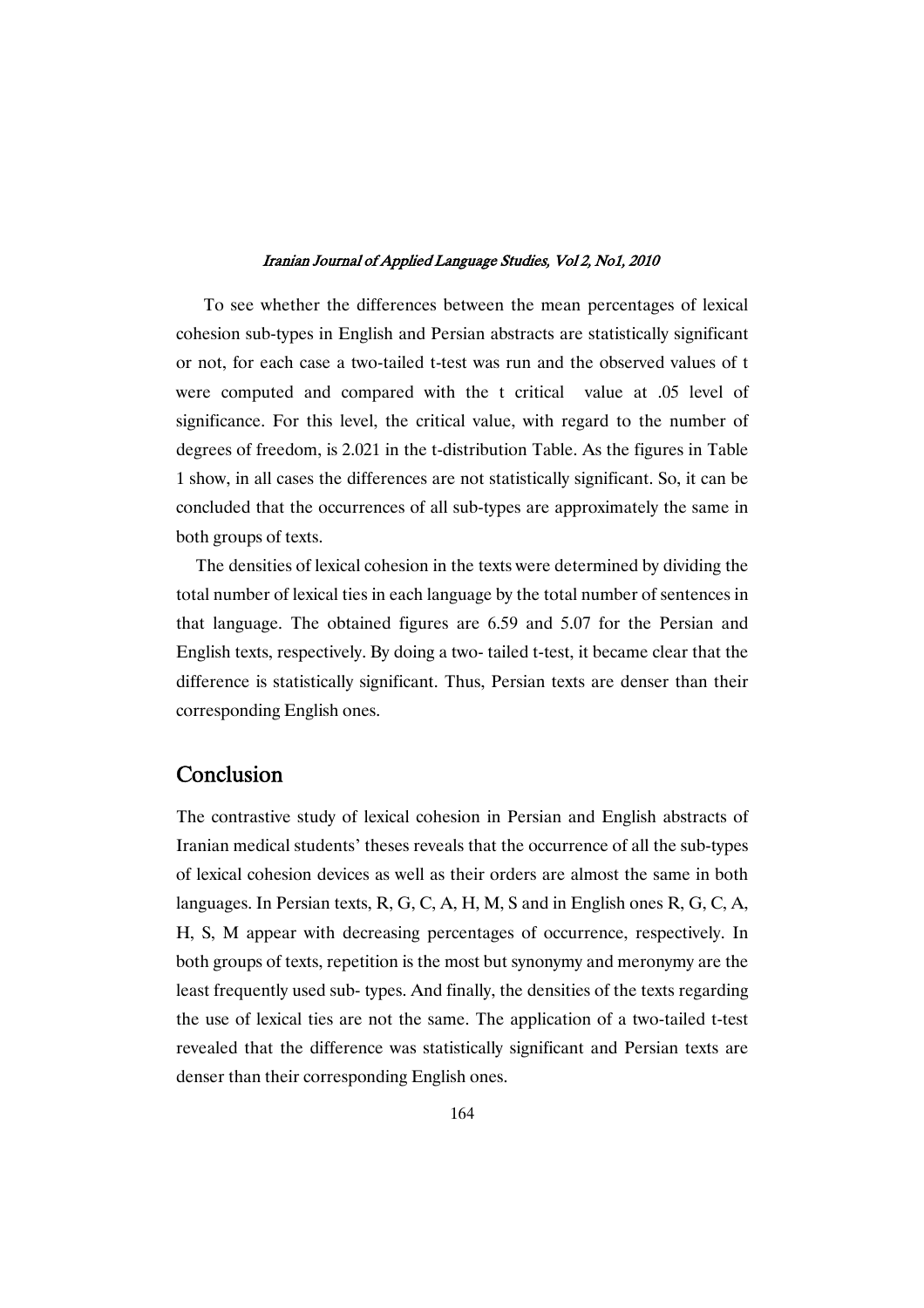# Pedagogical Implications

The results of this study reveal that Iranian medical students tend to employ a considerable amount of repetition in their abstracts without any variety. In other words, their writing lacks complexity of vocabulary which is very important in producing fluency in writing. Therefore, they should be thought to use more morphologically complex words, i.e. complex repetition instead of a simple word. Writing exercises can be designed to teach cohesion and exercises which demand the learners form different sub-types of lexical cohesion devices such as hyponymy, general nouns, autonomy, etc. In general, clause and sentence structure exercises should not ignore the textual consideration and more emphasis should be put on lexical cohesion through carefully constructed exercises.

# References

- Castro, C. (2004). "Cohesion and the social construction of meaning in the essays of Filipino college students writing in L2 English", Asia Pacific Education Review, 5(2), pp. 215-225.
- Evans, M., Markowitz, J., Smith, R., Warmer, O. (1983). Lexical Semantic Relations: <sup>A</sup> Comparative Survey, Edmonton, Alberta: Linguistic Research Inc.
- Flowerdew, J. (2006). "Use of signaling noun in a learner corpus. Lexical Cohesion and Corpus Linguistics (Special Issue)", International Journal of Corpus Linguistics, 11(3), pp. 227-247.
- Francis, G. (1994). Labelling discourse: An aspect of nominal group lexical cohesion, in Coulthard, M. (ed.), Advances in Written Text Analysis, London: Routledge.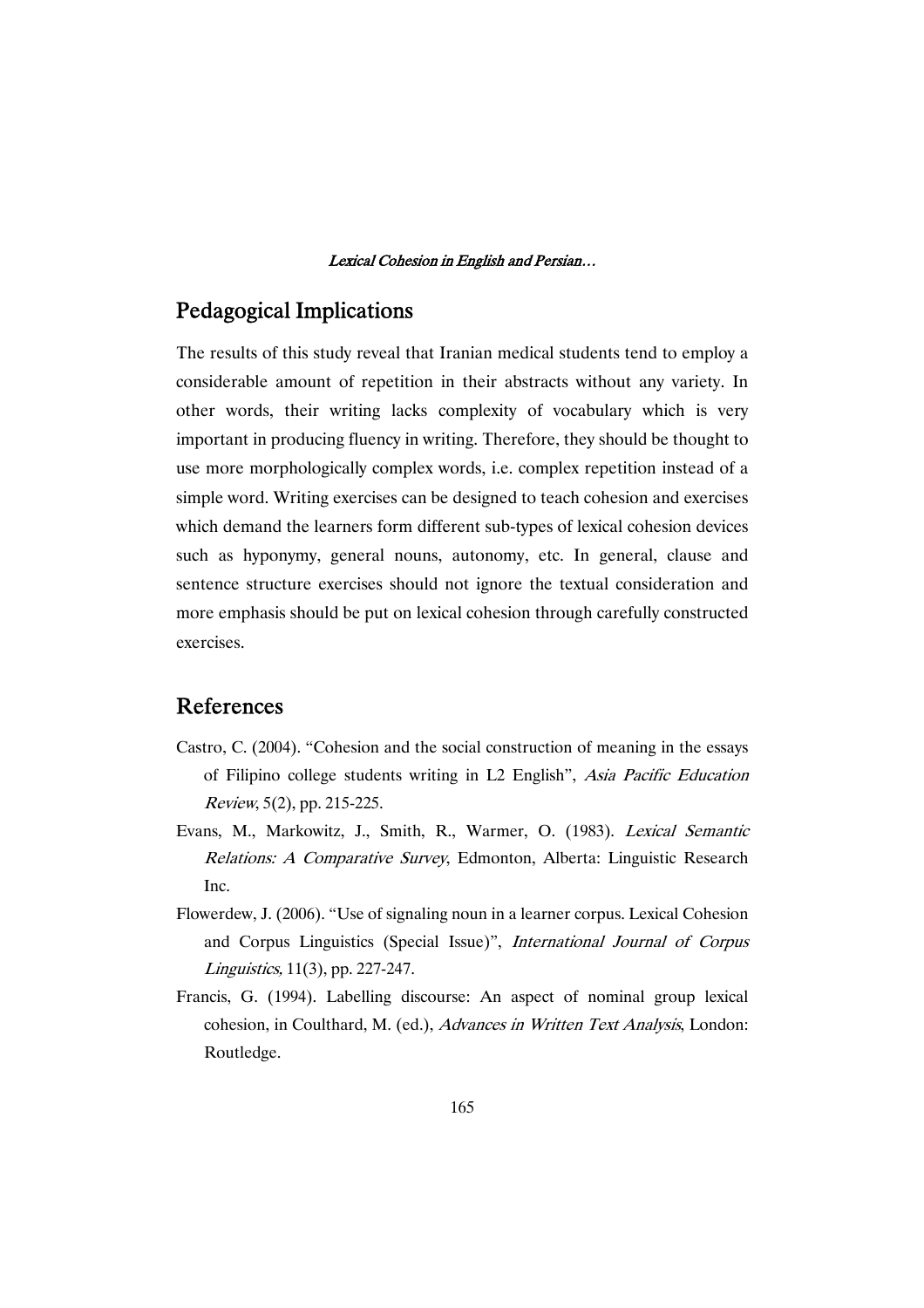- Halliday, M. A. K. (1985). An Introduction to Functional Grammar, London: Edward Arnold.
- Halliday, M. A. K. (1989). Text, Context, and Learning, Oxford: Oxford University Press.
- Halliday, M. A. K. and Hasan, R. (1976). Cohesion in English, London: Longman.
- Ikegami, Y. (1980). "Linguistic typology and textual cohesion: Some notes on Halliday and Hasan's cohesion in English", Sophia Linguistica, 6, pp. 92-105.
- Johns, A. M. (1980). "Cohesion in written business discourse: Some contrasts", The ESP Journal, 1(1), pp. 35-44.
- Kai, J. (2008). Lexical cohesion patterns in NS and NNS dissertation abstracts in applied linguistics: A comparative study. Retrieved Dec. 7, 2009, from http://www.linguistics- journal.com/December\_2008-ik.php.
- Linnarud, M. (1987). "The Swedish project: Lexical chains and lexical cohesion", Nordwrite Reports II. Trondheim Papers in Applied Linguistics, pp. 29-39.
- MacMillan, F. (2007). "The role of lexical cohesion in the assessment of EFL reading proficiency", Arizona Working Papers in SLA and Teaching, 14, pp. 75-93.
- Mirshekaran, I. (2003). Lexical Cohesion in Persian Narrative and Expository Text Types, Unpublished MA thesis, Shriaz University, Iran.
- Mohebbi, B. (1998). <sup>A</sup> Contrastive Analysis of Ellipsis in English Texts and their Translation Equivalents in Persian, Unpublished MA thesis, Shiraz University, Iran.
- Morris, J. and Hirst, G. (1991). "Lexical cohesion computed by thesaural relations as an indicator of the structure of text", Computational Lingustics, 17 (1), pp. 21-48.
- Morris, J. and Hirst, G. (2003). "Term relationships and their contribution to text semantics and information literacy through lexical cohesion", Proceedings of the 31<sup>st</sup> Annual Conference of the Canadian Association for Information Science. Halifax, Nova Scotia.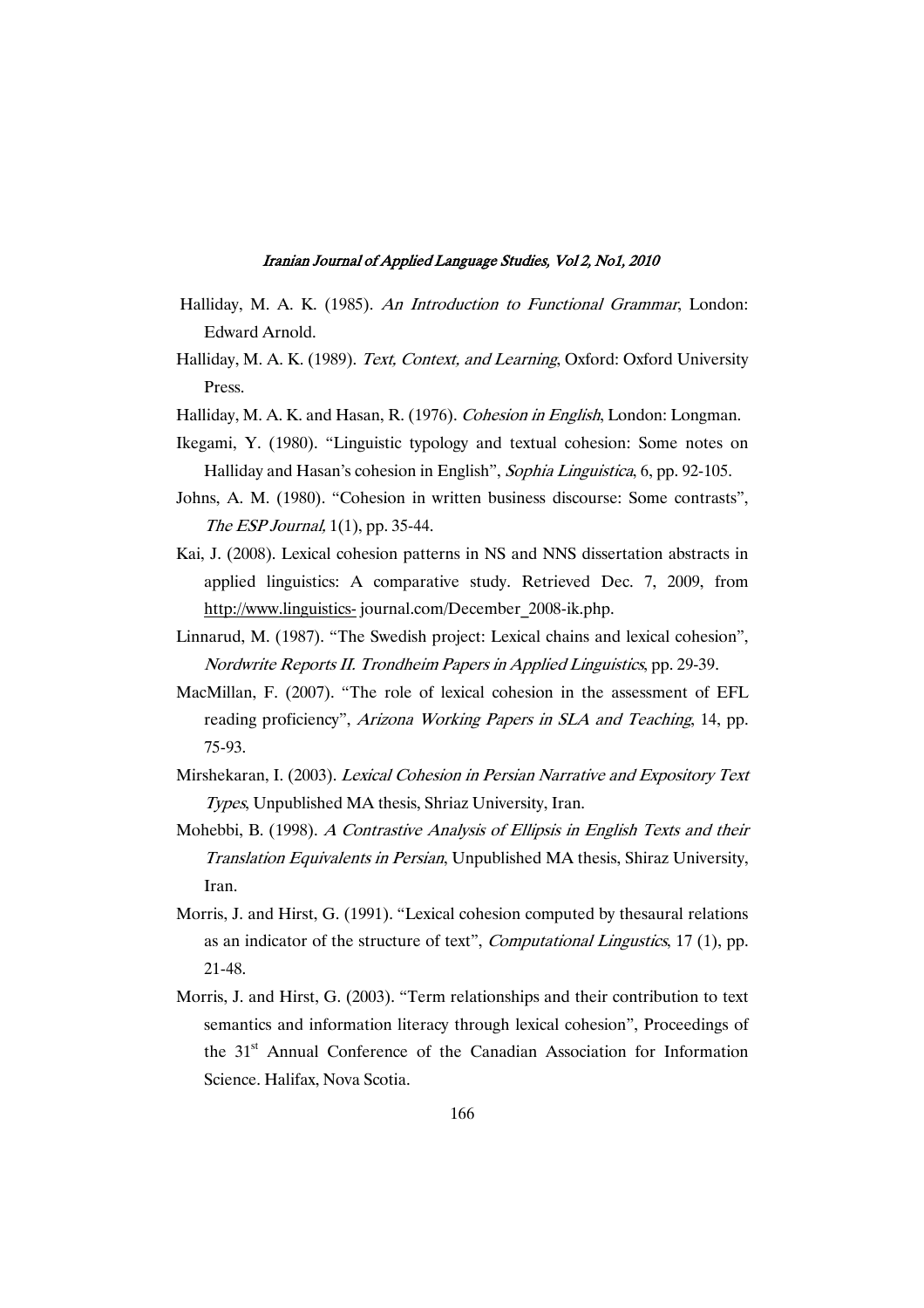- Nourmohammadi, E. (1988). Contrastive Analylsis of Cohesion in English and Persian, Unpublished MA thesis, Shiraz University, Iran
- Saharagard, R. (1992). "Lexical Cohesion in English and Persian", paper presented at Tabriz- Baku 1<sup>st</sup> Conference on Language Teaching Issues, Tabriz. Iran.
- Seddigh, F. and Yarmohammadi, L. (1996). "Lexical Cohesion in English and Persian in Contrast", *Indian Journal of Applied Linguistics*, 22 (1).
- Taboada, M. T. (2000). Collaboration Through Talk: the Interactive Construction of Task Oriented Dialogue in English and Spanish, Unpublished doctoral thesis. Madrid University, Spain.
- Tanskanen, S. (1995). "Continuity and interaction: Aspects of lexical cohesion in conversation", Anglicana-Turkuensia, 10, pp. 99-114.
- Veisi, A. (2002). Lexical Cohesion in English and Kurdish in Contrast, Unpublished MA thesis, Shiraz University, Iran.
- Ziahosseiny, S. M. (1999). <sup>A</sup> Contrastive Analysis of Persian and English and Error Analysis, Tehran: Vira Publication.